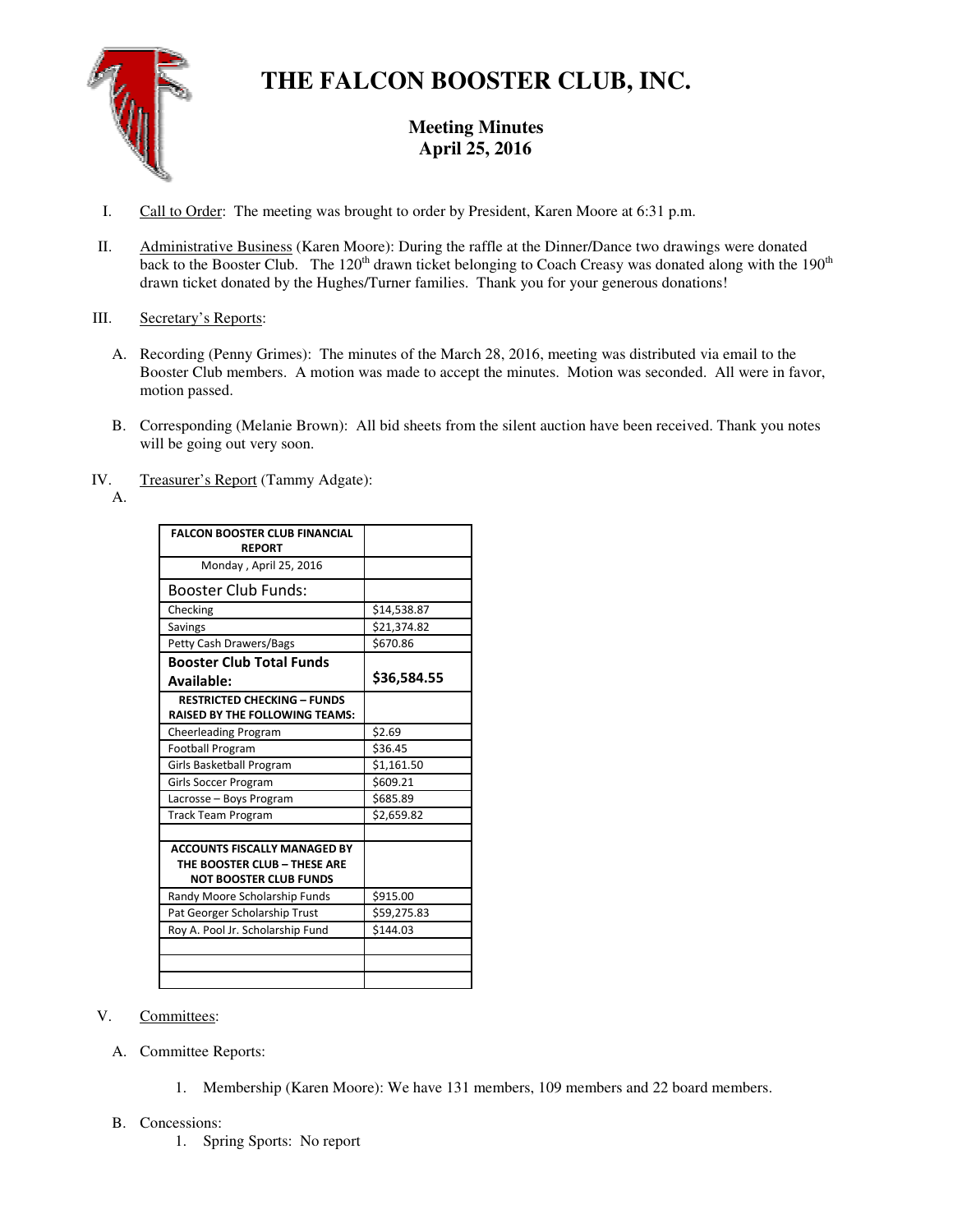#### VI. Director of Student Activities :

A. Report (Karen Moore): Activities Directors were not available for meeting. Karen reported that Softball and Track were having home games this week. No other updates available. We will catch up with all teams during our next meeting.

#### VII. Old Business:

- A. P.E. Day (Karen Moore): Concessions went very well. We made \$1,395.00 during the event.
- B. \$10,000 Dinner Dance Follow-up (Dance? /Contract/Clean up) (Karen Moore): A few items need to be discussed in regard to next year's dance.
	- 1. Location- (Fauquier Fair Grounds): Everyone seemed to be pleased with the location. The area was large enough to house all the guests. The tables were set up well and there was plenty of room for the silent auction. The representatives for the fairground location were accommodating, very nice and the communication was wonderful. We may want to consider reserving this location for the event next year. It is time to start looking at the calendar for next year!
	- 2. Chairs/tables: We need to make sure next year we have an exact count of how many chairs and tables are available for loan and how many we are responsible for. This year we were borrowing chairs at the last minute to insure we had enough.
	- 3. Food (Savory Fare): The food was fabulous and the service was wonderful!
	- 4. Dance?, Clean up: There was some confusion and question about the "dance". We need to tweak the way we handle this issue next year. This event is a "Dinner/Dance" and we want to make sure that all who come are able to enjoy what they paid for. As soon as the raffle was finished a lot of the guests were leaving. We understand that will happen and due to the late evening it is understandable, but there are still guests that would like to stay and enjoy the DJ without feeling like they are being pushed out the door prematurely. The bar is still open and the guests should be able to enjoy the entire evening. We need to discuss holding off on breaking down the chairs and tables until 11:00 pm and make our guests feel welcome until the event is over.
- C. Other (Candy Glascock): We had discussed revisiting 2 items on our previous agenda after the Dinner Dance funds were made available. Coach Prince has requested funds for the purchase of new uniforms and Coach Bailey has requested funds for the purchase of weight room equipment including weights and bands. Cathy Zimmer offered information and assistance to anyone interested in applying for grants through the Path Foundation. Such grants as the "Make It Happen" grant may be able to help the school raise funds needed to better the health and wellness of our athletes. A motion was made to provide \$3,500.00 to Coach Prince for his football uniforms and to provide \$3,500.00 to Coach Bailey for his Weight Room equipment. Motion was seconded. All were in favor, motion passed.

#### VIII. New Business:

- A. Steve Potucek While working on school property preparing for the spring, Mr. Potucek noticed many unused possibilities for the property and addressed the Board with his findings and recommendations. The tennis courts are an area that he sees possibilities, such as covering the area so that the space could be used by numerous teams which need to practice in inclement weather, for example. Some of the issues to consider when planning on improving your facilities would be to survey your coaches, parents and athletes and find the common goal. A committee should be formed to discuss grant writing, fundraising, etc. He also suggested finding out what talents you have within your group. There may be people within our walls who can help us reach goals who we are not aware of. All comments were taken into consideration. Mr. Burton mentioned that a new ITRT will be coming on board next year who has grant writing experience. Karen Moore and the Activities Directors will work with Steve and get in touch with the coaches.
- B. Falcon Track Classic April 29<sup>th</sup> (Karen Moore): Martha Allen will run the concessions. Event is 4 pm-9:15 pm. Kids will arrive at 3:00 pm.
- C. Scholarships/Awards Night May  $17<sup>th</sup>$  beginning at 6:45 pm.